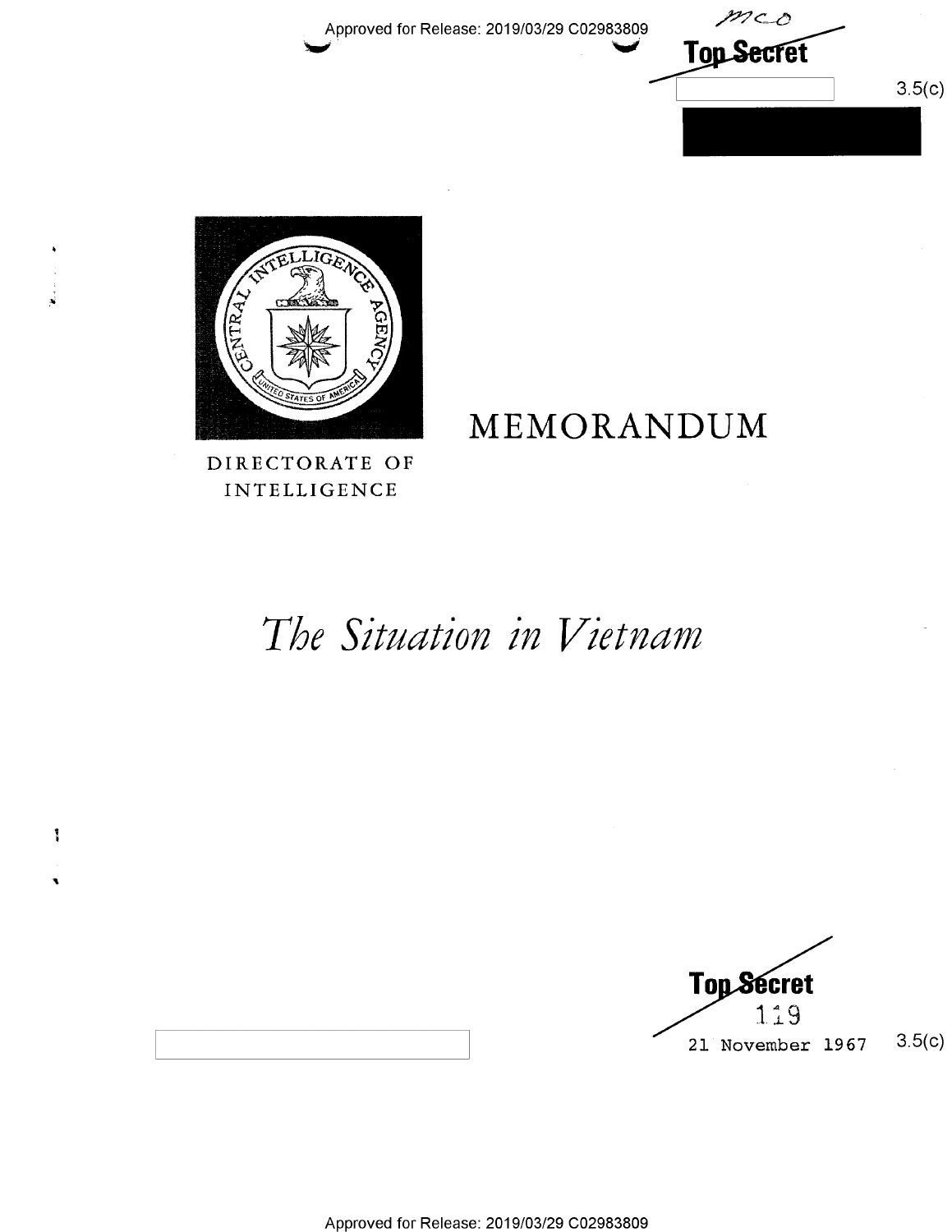Approved for Release: 2019/03/29 C02983809



### WARNING

This document contains classified information affecting he national security of the United States within the meaning of the espior age laws, US Code Title 18, Sections 793, 794, and 798.

 $3.5(c)$ <sub>1:</sub>

套

ŧ.

 $\frac{d}{dt}$  .

 $\frac{1}{2}$  .

 $\overline{\mathbb{R}}$ 

È.  $\mathbb{E}$  $\mathbb{B}^n$  $\mathbb{I}$ 

ţ.  $\mathbb{R}^+$ Ř.

ţ.  $\mathbb{R}^2$ 

i akraik

 $\frac{3}{2} \frac{\omega^2}{4}$ 

## Lag-Secret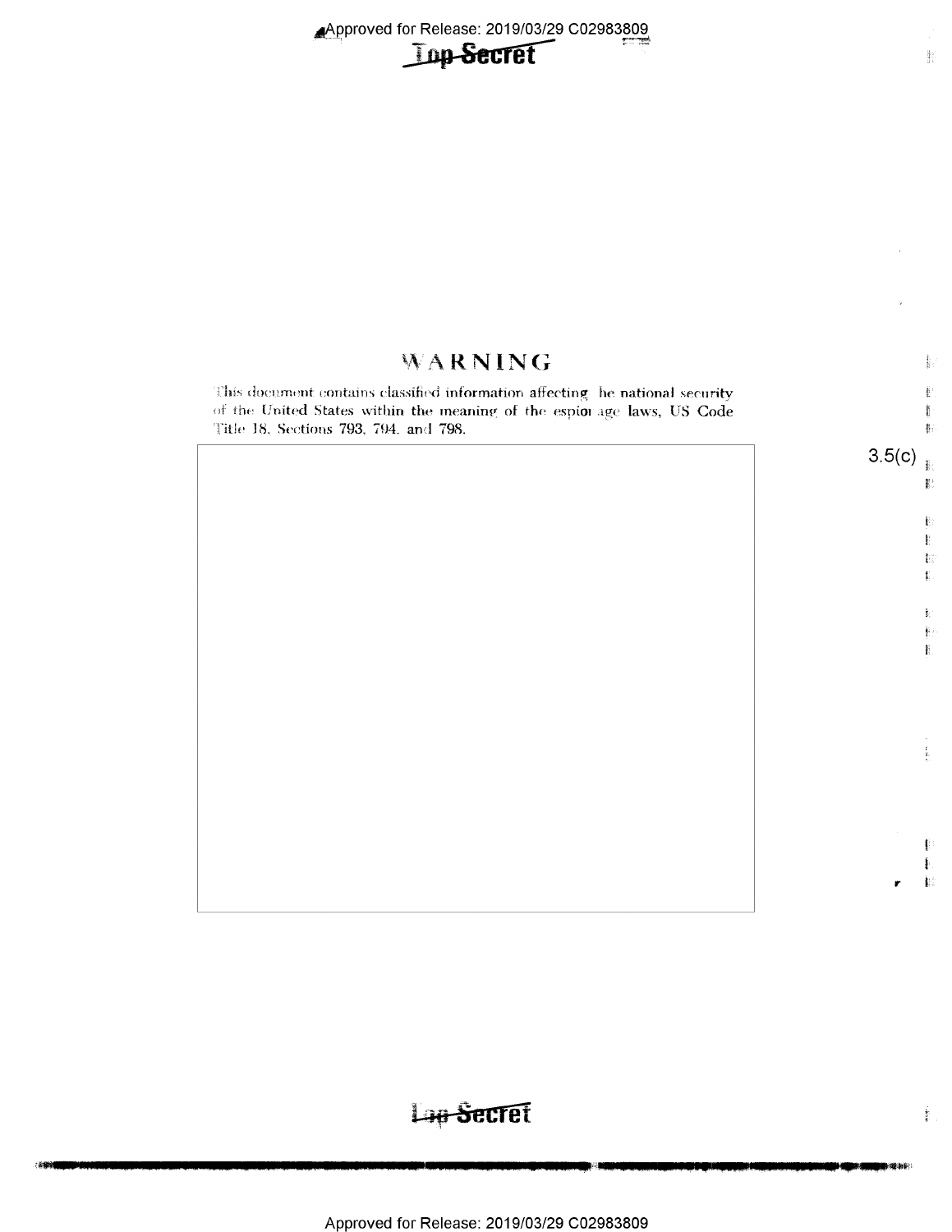|  | л | ۱<br>J |
|--|---|--------|
|  |   |        |

| Approved for Release: 2019/03/29 C02983809 | 3.5(C) |
|--------------------------------------------|--------|
|                                            |        |

TOP SECRET

Information as of 1600 21 November 1967 3.5(c)

- »~

#### $^{\circ}$  HIGHLIGHTS  $^{\circ}$

The important North Vietnamese 10th month rice crop may be below average for the fourth straight year. The fighting was heavy again in the Dak To area.

I. The Military Situation in South Vietnam:<br>Fighting in the Dak To area picked up again early<br>on 21 November after a brief lull on the 20th<br>(Paras. 1-4). The Viet Cong employed 105-mm. ar-<br>tillery in the Mekong Delta for t

3.3(h)(2)

III. Military Developments in North Vietnam:<br>There is nothing of significance to report.

IV. Other Communist Military. Developments:<br>There is nothing of significance to report.

V. Communist Political Developments: There is nothing of significance to report.

VI. Qther Major Aspects; Hanoi's important l0th month rice crop may be below average for the fourth straight year (Paras. l—3).

| <b>TOP-SECRET</b> | 3.5(c) | $\sim$ |
|-------------------|--------|--------|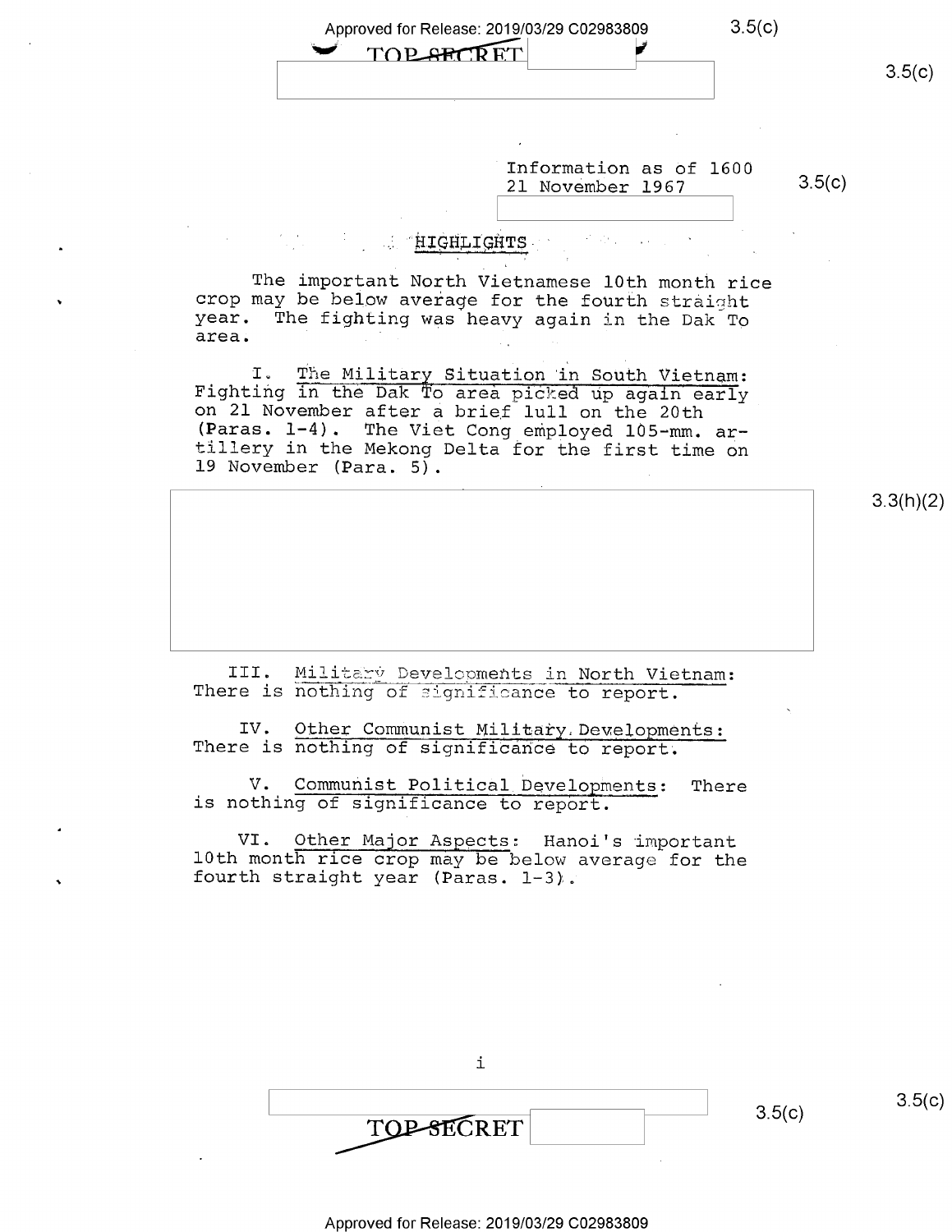

<sup>68738 11-67</sup> CIA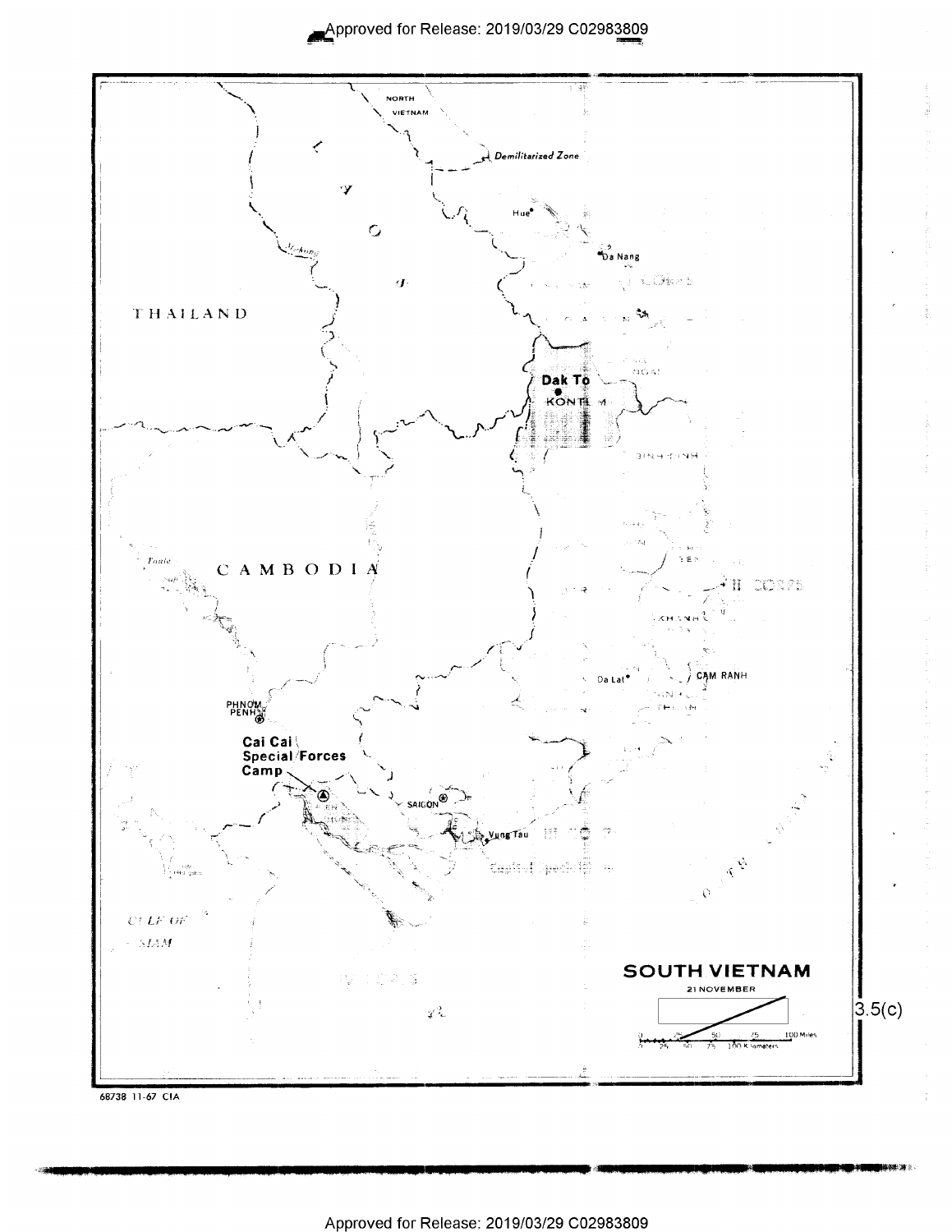Approved for Release: 2019/03/29 C02983809  $\sqrt{\text{LOP-SECRET}}$   $3.5(c)$ 

#### I. MILITARY SITUATION IN SOUTH VIETNAM

l. Fighting in the central highlands picked up on the morning of 21 November when troops of the US l73rd Airborne Brigade came under heavy enemy mortar fire near Hill 875, some 19 miles southwest of Dak To. Five US paratroopers were killed and 47 were wounded in the barrage. The l73rd lost 72 killed, 85 wounded, and 17 missing in action on Hill 875 on 19 November.

2. Enemy losses are believed to have been much higher than the l7 bodies counted by US forces. Massive artillery barrages and scores of air strikes were directed by the 173rd at the North Vietnamese positions. The enemy still controls the summit of Hill 875.  $Hill 875.$  3.3(h

3. The battalion of the l73rd which made the initial contact in this area on the l9th has now been reinforced by a second battalion. Heavy enemy groundfire damaged several helicopters attempting to evacuate US wounded, but most of the seriously wounded have been brought out.

4. Nearly 280 US soldiers and over l,l00 enemy troops have been killed in the Dak To area since l November. Over 414 enemy weapons have been captured. The intensity of the fighting equals that of November l965, when some 250 Americans and an estimated 1,200 North Vietnamese were killed in the Ia Drang Valley, some 70 miles south of the current action.

Viet Cong Artillery and Rocket Attacks in the Mekong Delta

5. In Kien Phong Province on l9 November, the US Special Forces camp at Cai Cai was hit with three rounds of 105-mm. howitzer fire. This caliber weapon has

21 November 1967

 $I-1$ 

 $\frac{1}{1}$  s.5(t) **TOP-SECRET** 

 $3.3(h)(2)$  $3.3(h)(2)$ 

 $\rightarrow$ 

 $3.5(c)$ 

 $3.5(c)$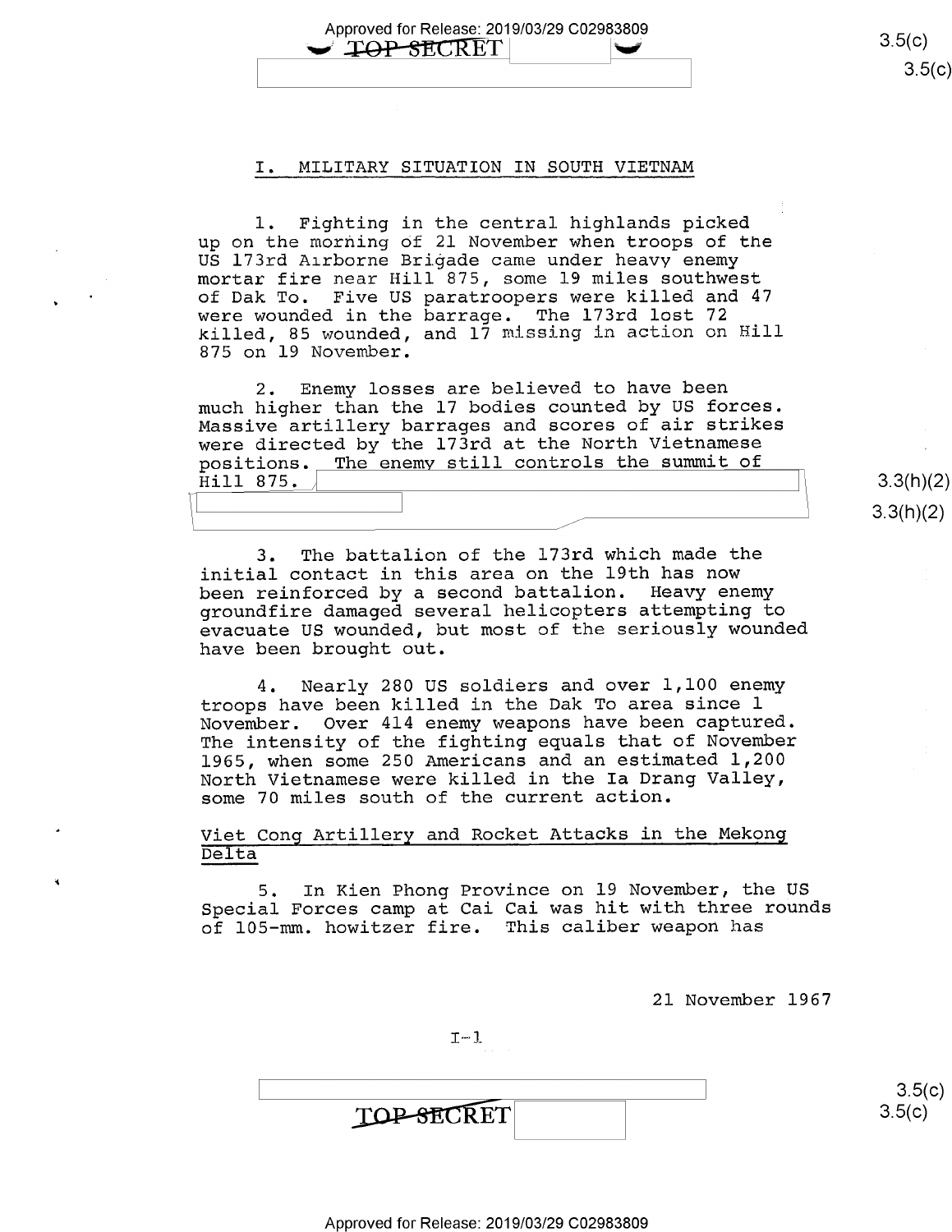

 $3.5(c)$ 

been used previously by the Communists only in the area of the Demilitarized Zone. The Cai Cai camp was also hit two days earlier by enemy fire which US ordnance experts estimated to be 122-mm. rounds. That attack marked the first time that the enemy had employed large-caliber rockets in the delta, although they have been used in the I, II, and III Corps areas. If these recent artillery and rocket attacks do not turn out to be isolated in cidents, the threat against allied installations along the Cambodian border has been appreciably increased.

21 November 1967

 $I-2$ 

 $3.5(C)$ TOP SECRET

 $\overline{c}$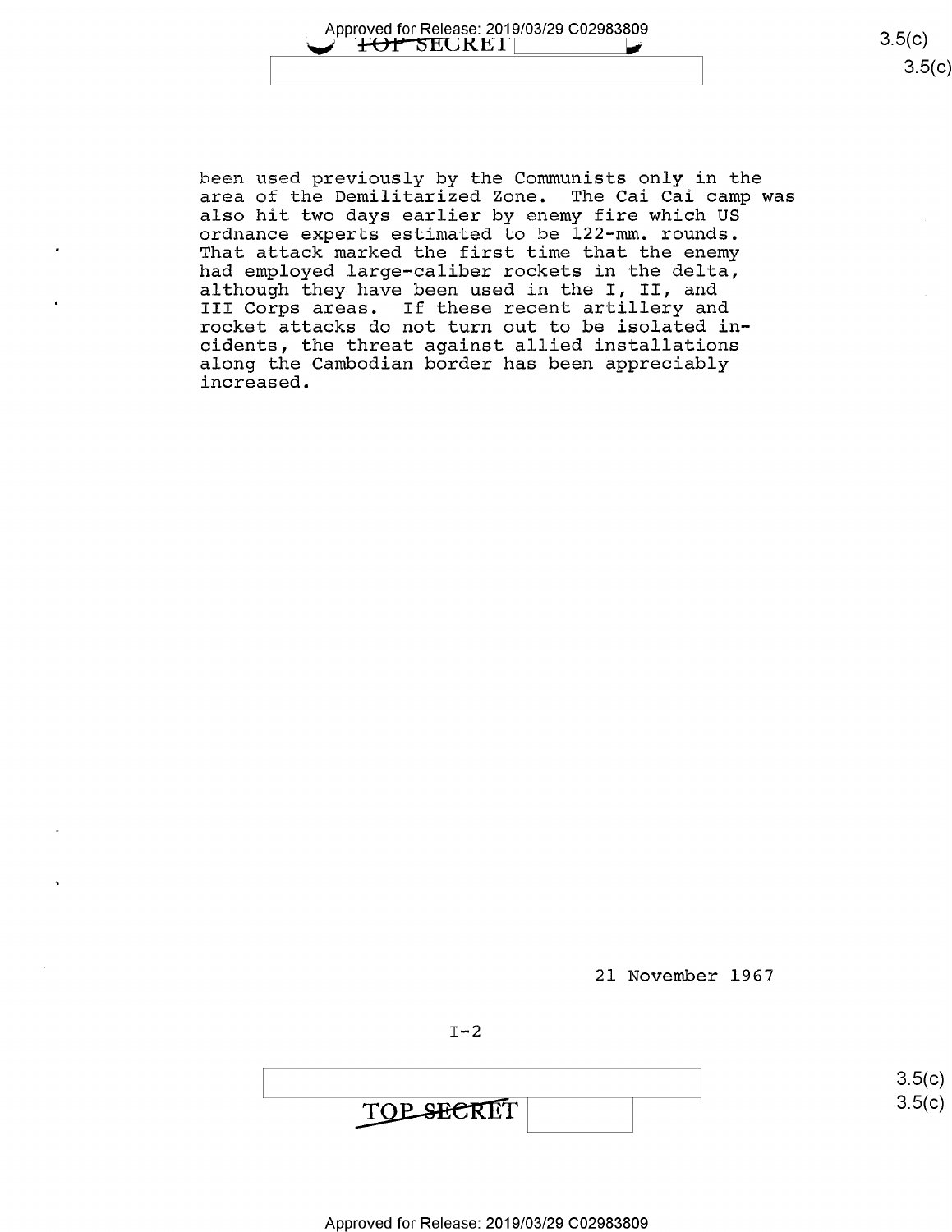| 3.5(c)    | Approved for Release: 2019/03/29 C02983809<br>TOP SECRET |
|-----------|----------------------------------------------------------|
| 3.5(c)    |                                                          |
|           |                                                          |
| 3.3(h)(2) |                                                          |
|           |                                                          |
| 3.3(h)(2) |                                                          |
|           |                                                          |
|           |                                                          |
|           |                                                          |
|           |                                                          |
|           |                                                          |
|           |                                                          |
|           |                                                          |
|           |                                                          |
|           |                                                          |
|           |                                                          |
|           |                                                          |
| 3.3(h)(2) |                                                          |
|           |                                                          |
|           |                                                          |
|           |                                                          |
|           |                                                          |
|           |                                                          |
|           |                                                          |
|           |                                                          |
|           |                                                          |
|           |                                                          |
|           |                                                          |
|           |                                                          |
|           |                                                          |
|           | $\verb II-I $                                            |
| 3.5(c)    |                                                          |
| 3.5(c)    | <b>TOP-SECRET</b>                                        |

 $\overline{\phantom{a}}$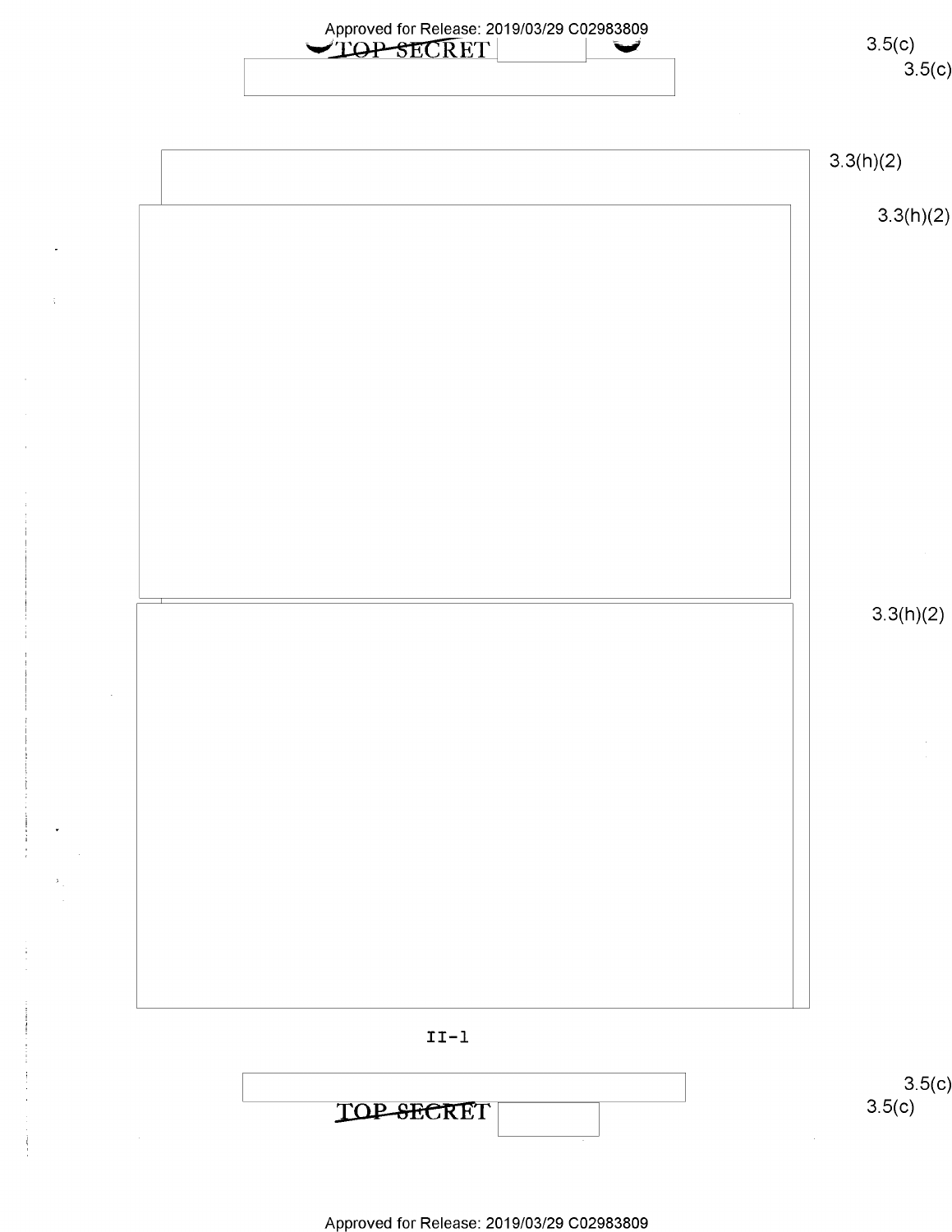

3.3(h)(2)

 $\sim$ 

 $3.5(c)$ 

We





Approved for Release: 2019/03/29 C02983809

 $\mathbf{r}$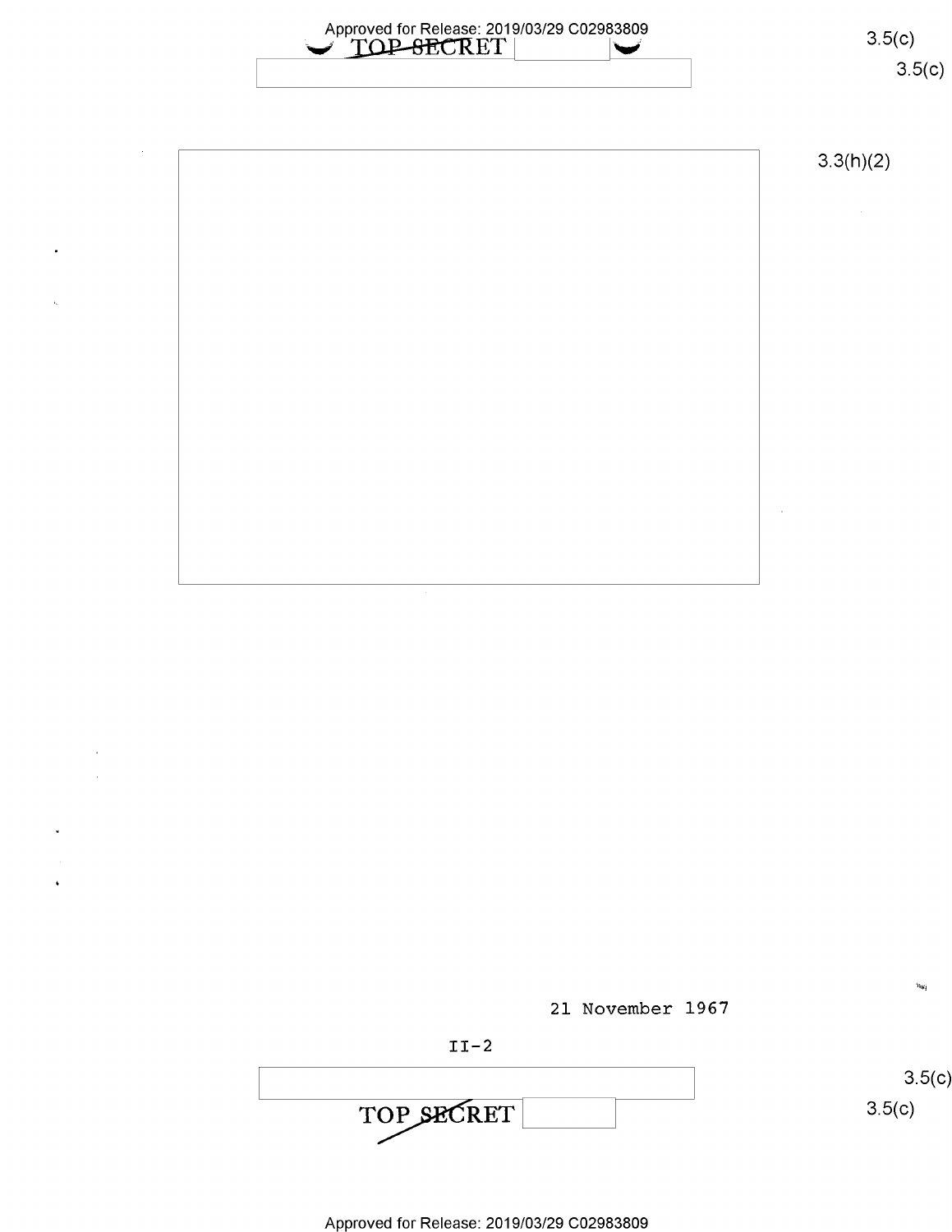

 $3.5(c)$ 

#### HII. MILITARY DEVELOPMENTS IN NORTH VIETNAM

#### IV. OTHER COMMUNIST MILITARY DEVELOPMENTS

#### V. COMMUNIST POLITICAL DEVELOPMENTS

1. There is nothing of significance to report.

21 November 1967

 $III - IV - V - 1$ 

 $3.5(c)$ TOPSECRET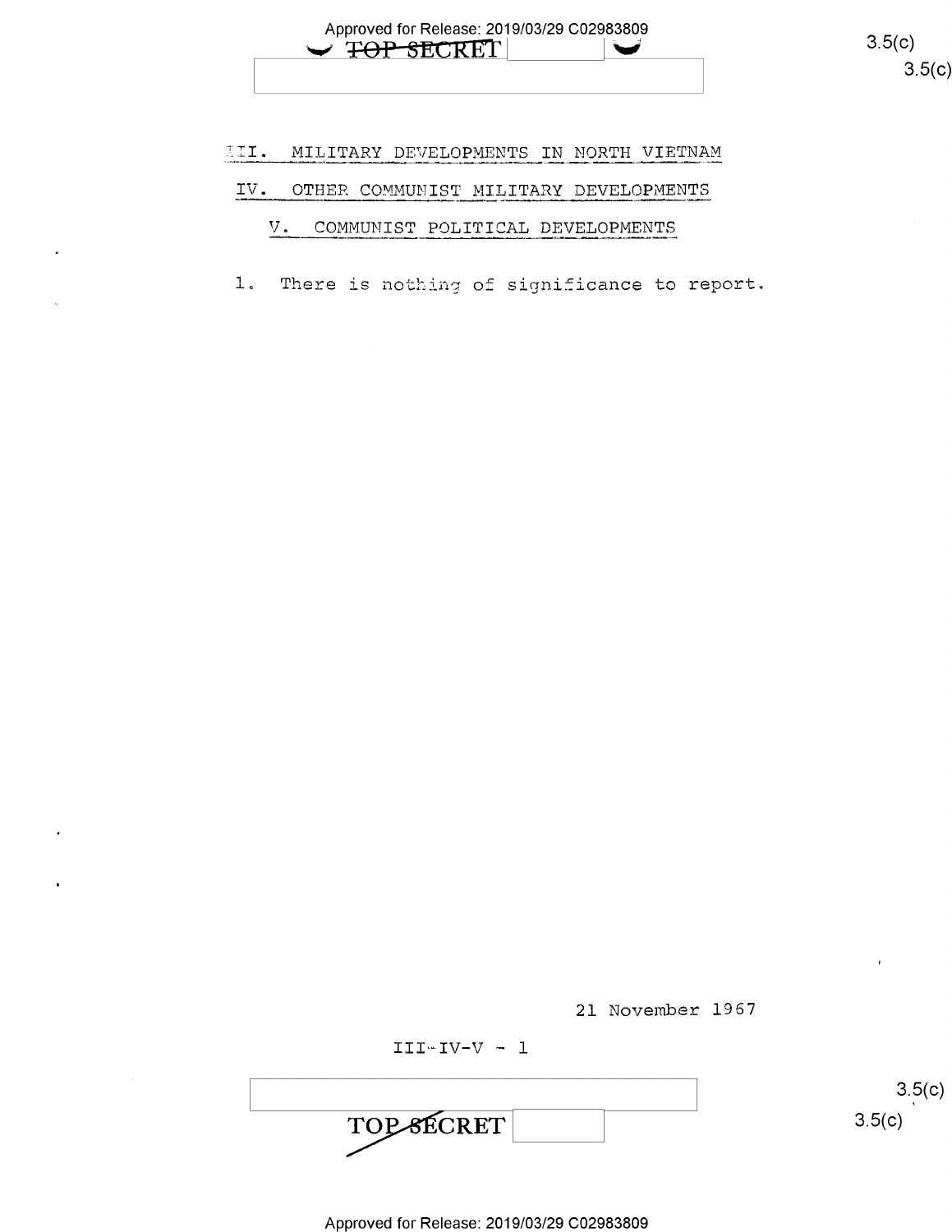Approved for Release: 2019/03/29 C02983809 1 TOP SECRET  $\overline{35}(6)$ 

# $3.5(c)$

#### VI. OTHER MAJOR DEVELOPMENTS

1. An editorial in the 15 November issue of the Hanoi party daily, Nhan Dan, offers another indication that theregime's important l0th month rice crop, currently being harvested, will be below average. The editorial reported that harvesting "is later than last year" and called for an allout effort to get in the crop before losses are incurred from "natural calamities, insects, and the bombing."

2. Lack of water in the early stages of the crop delayed transplanting and forced some cutback in acreage. It is estimated that the 10th month crop may be 200,000 tons below the average of <sup>3</sup> million tons. If so, this would be the fourth successive below average rice harvest since the spring of 1966.

3. Faced with such a shortfall in its major crop, Hanoi will doubtless require a continuing high level of food imports. The poor crops earlier have led to a sharp increase in imports already. For the first l0 months of this year, food imports have totaled more than 370,000 tons, an annual rate about five times that of 1966.

2l November 1967

VI—l

TOP-SECRET

 $3.5(c)$  $3.5(c)$